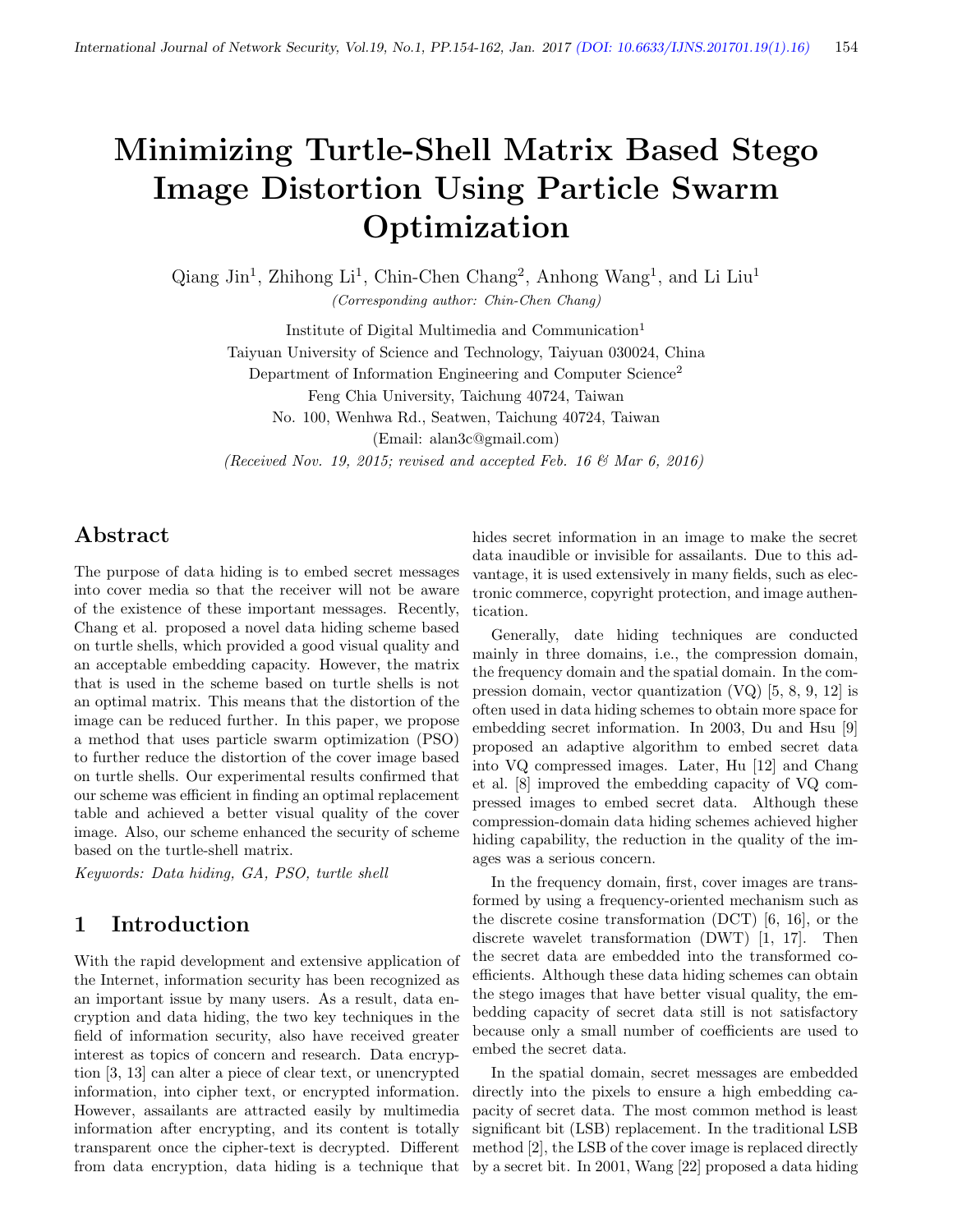method by using optimal LSB substitution and genetic algorithm to improve the visual quality of stego images. To further improve the hiding capacity and visual quality of stego images, Mielikainen [20] proposed an LSB matching scheme that uses a pair of pixels as a unit to embed two secret bits. However, the direction of modification on the cover pixels is exploited incompletely for data hiding in this scheme. In 2006, Zhang and Wang [23] proposed a data hiding scheme that fully exploits the modification directions (EMD) to overcome this problem. In 2008, hang et al. [4] proposed Sudoku solutions to guide the modification of pixels for data hiding to make the data more secure than [23] and [4]. Later, in order to improve the visual quality of Chang et al.'s method, Hong et al. [10] proposed the Sudoku-S scheme based on a search algorithm. In 2010, Kim et al. [15] proposed two new schemes, named EMD-2 and 2-EMD to enhance the embedding capacity of the original EMD scheme. However, these schemes offered an unacceptable trade-off between low image quality and restricted embedding capacity.

Recently, Chang et al. [7] proposed a novel data hiding scheme to overcome this problem by using turtle shells for guiding the modification of cover pixels. This scheme uses a hexagon, which is called a turtle shell, to contain eight different digits, ranging from 0 to 7. A matrix composed of a large number of turtle shells is used to alter the values of pairs of cover pixels for the purpose of hiding secret bits. This scheme achieves a hiding capacity of 1.5 bits per pixel and a peak signal-to-noise ratio (PSNR) value of about 49 dB. Later, Liu et al. [18] enhanced the embedding capacity by using the location table to develop the turtle shellbased scheme. However, the turtle-shell matrix in their schemes is not optimal, meaning that the distortion of the image can be reduced further. There are some well-known evolutionary algorithms that can be used to solve the optimization problem, such as genetic algorithm (GA) [11] and particle swarm optimization (PSO) [19]. Compared with GA, the main advantage of PSO is its high computational efficiency. In this paper, we propose a method that involves using PSO to minimize the distortion of the cover image based on turtle shells. In our method, first, an original matrix is generated according to Chang et al.'s scheme [7]. Then PSO is used to search the optimal replaceable table of the eight integers in the matrix. After a near optimal table is developed, a new matrix is generated by replacing all of the eight integers with integers from the near optimal table. Finally, the data hiding procedure is conducted according to the new matrix in the same way as was done in Chang et al.'s scheme. The experimental results confirmed that our scheme achieved smaller image distortion than the scheme in [7].

The rest of this paper is organized as follows. The two important techniques are reviewed in Section 2, and the proposed scheme is presented in detail in Section 3. The experimental results are discussed in Section 4, and our conclusions are presented in Section 5.

## 2 Related Work

### 2.1 A Novel Scheme for Data Hiding Based on A Turtle-shell Matrix

A matrix based on turtle shells is constructed before the data hiding process. The matrix only contains 8 integers ranging from 0 to 7. The first row of the matrix is set from 0 to 7 in a circular permutation, and the other rows obey two rules. The first rule is that the difference between two adjacent values in the same row is set to 1. The second rule is that the difference between two adjacent values in the same column is set alternately to 2 and 3. The matrix is shown in Figure 1.

255



Figure 1: An example of the matrix based on turtle shells

The matrix here is used to hide secret data in order to obtain the minimum distortion between the original image and the stego image. The details of embedding procedure are described as follows.

- Step 1. Divide the original image into non-overlapping pixel pairs, each of which contains two adjacent pixels  $(p_i, p_{i+1}).$
- Step 2. Generate a random binary bit stream as the secret data and convert each three bits into an octal digit, ranging from 0 to 7.
- **Step 3.** Choose a pixel pair  $(p_i, p_{i+1})$  as the abscissa and ordinate value of the matrix, respectively. Find a corresponding extraction value in the matrix.
- Step 4. If the extraction value is equal to the secret digit that is to be embedded, the value of this pixel pair will not be changed. Otherwise, the next step will be implemented.
- Step 5. If the extraction value is not equal to the secret digit that is to be embedded, the following two dif-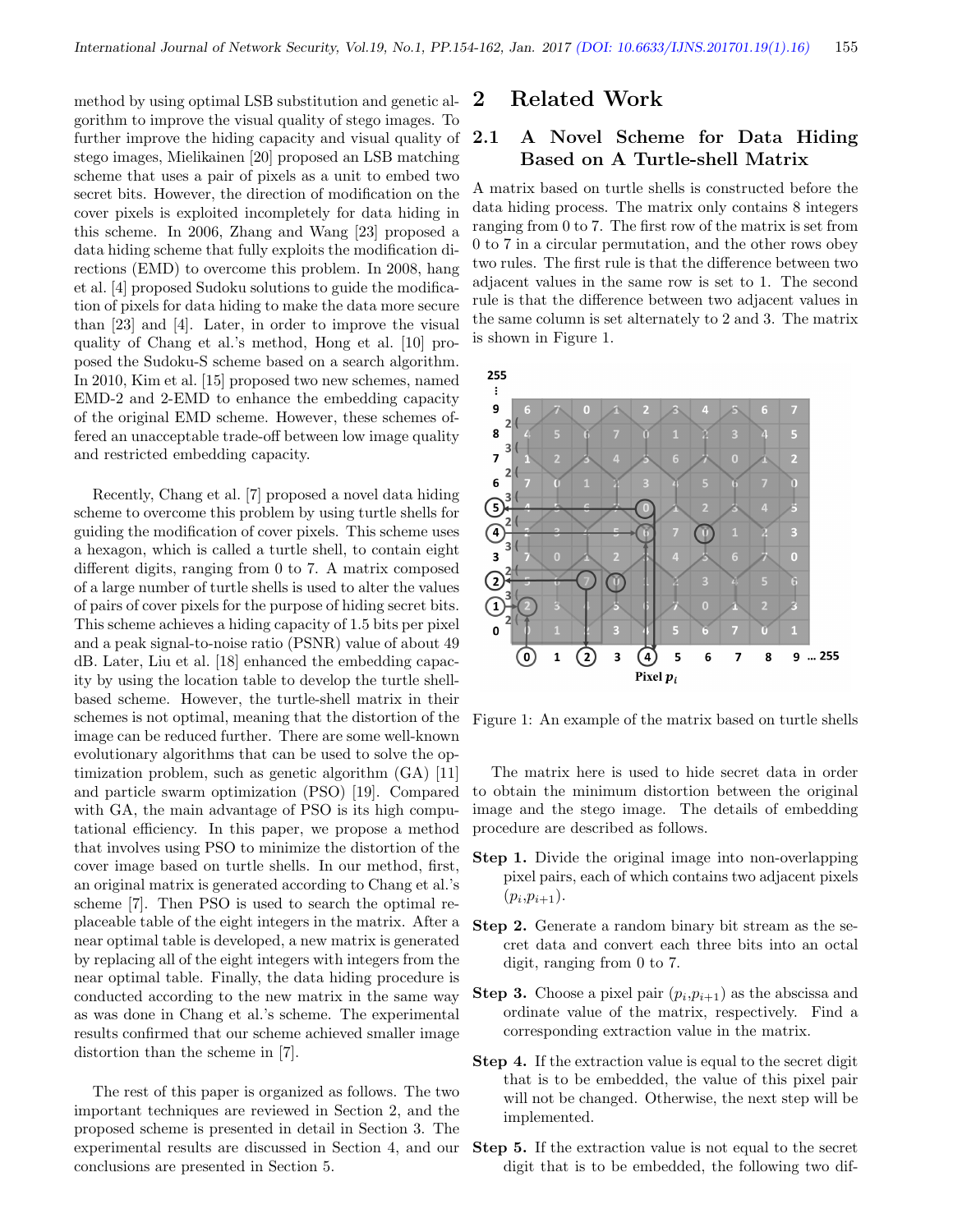ferent cases are considered according to the position of the extraction value in the turtle shell.

- Case 1: If the extraction value is on the back of the turtle shell, the value that is equal to the secret digit that is to be embedded can be searched within this turtle shell. And the corresponding abscissa and ordinate of this value are used to substitute for the cover pixel pair  $(p_i, p_{i+1})$ . However, if the extraction value is on the edge of the turtle shell, the searching range of the value that is equal to the secret digit will be the collection of the turtle shell that contains it.
- Case 2: If the extraction value does not involve in any turtle shell, the searching range is a  $3 \times 3$ sub-block on which this pixel pair is located. Any  $3 \times 3$  sub-block also contains 8 different values from 0 to 7 because of the architectural property of the matrix.
- Step 6. Repeat Steps 3 through 5 until all of the pixel pairs have been processed to embed the secret digit. In this way, a stego image is generated.

For example, suppose that two secret digits, i.e., 0 and 7, are to be embedded into two pixel pairs, i.e., (4, 4) and (0, 1), respectively. Figure 1 shows an example of the matrix based on turtle shells. The corresponding extraction value of pixel pair (4, 4) is 6, which, obviously, it is not equal to the secret digit 0 that is to be embedded. Because this extraction value is on the edge of three turtle shells, the closest 0 is searched within the three turtle shells with the red background in Figure 1. Then the pixel pair (4, 5) is taken as the new pixel pair to substitute for the original pixel pair. In the same way, the extraction value of the pixel pair (0, 1) does not involve in any turtle shell, so the searching range is a  $3 \times 3$  sub-block with the red background in Figure 1. For this pair, the secret digit is 7 which is located in (2, 2). This pixel pair is replaced by (2, 2).

In the process of extracting secret data, taking each pixel pair of the stego image as a coordinate of the matrix, a corresponding extraction value in the matrix can be determined. It is the embedded secret digit. By converting each extraction value into binary bits in order, the original secret data can be recovered.

#### 2.2 Particle Swarm Optimization

PSO, which was proposed by Kennedy and Eberhart in 1995 [19], is a global search algorithm. It was developed based on the social behavior of flocks of birds and schools of fish when searching for food. This technique has been used successfully in many fields as an optimization tool, such as estimating the distribution state [21] and dispatching reactive power [24].

In PSO, each individual of the population is called a particle, and it flies around in a multi-dimensional search space in order to find the optimal solution. The position process of PSO is summarized as follows:

of a particle represents a candidate solution to the optimization problem at hand. Each particle searches for a better position in the search space by changing its velocity according to the rules that were inspired originally by behavioral models of flocks of birds. The position of the particle is updated as follows [19]:

$$
x_i(t+1) = x_i(t) + v_i(t+1),
$$
\n(1)

where  $x_i(t+1)$  and  $x_i(t)$  are two parameters that represent the updated position and the current position, respectively. The velocity of this particle is updated according to the following equation:

$$
v_i(t+1) = w v_i(t) + c_1 r_1 (p_{best} - x_i(t)) + c_2 r_2 (g_{best} - x_i(t)),
$$
 (2)

where  $c_1$  and  $c_2$  are two acceleration coefficients, w is an inertia factor,  $r_1$  and  $r_2$  are two independent random numbers that are distributed uniformly in the range of  $[0,1]$ , and  $p_{best}$  and  $g_{best}$  are the local best particle and the global best particle, respectively.



Figure 2: The flowchart of PSO

Figure 2 shows the basic flowchart of PSO, and the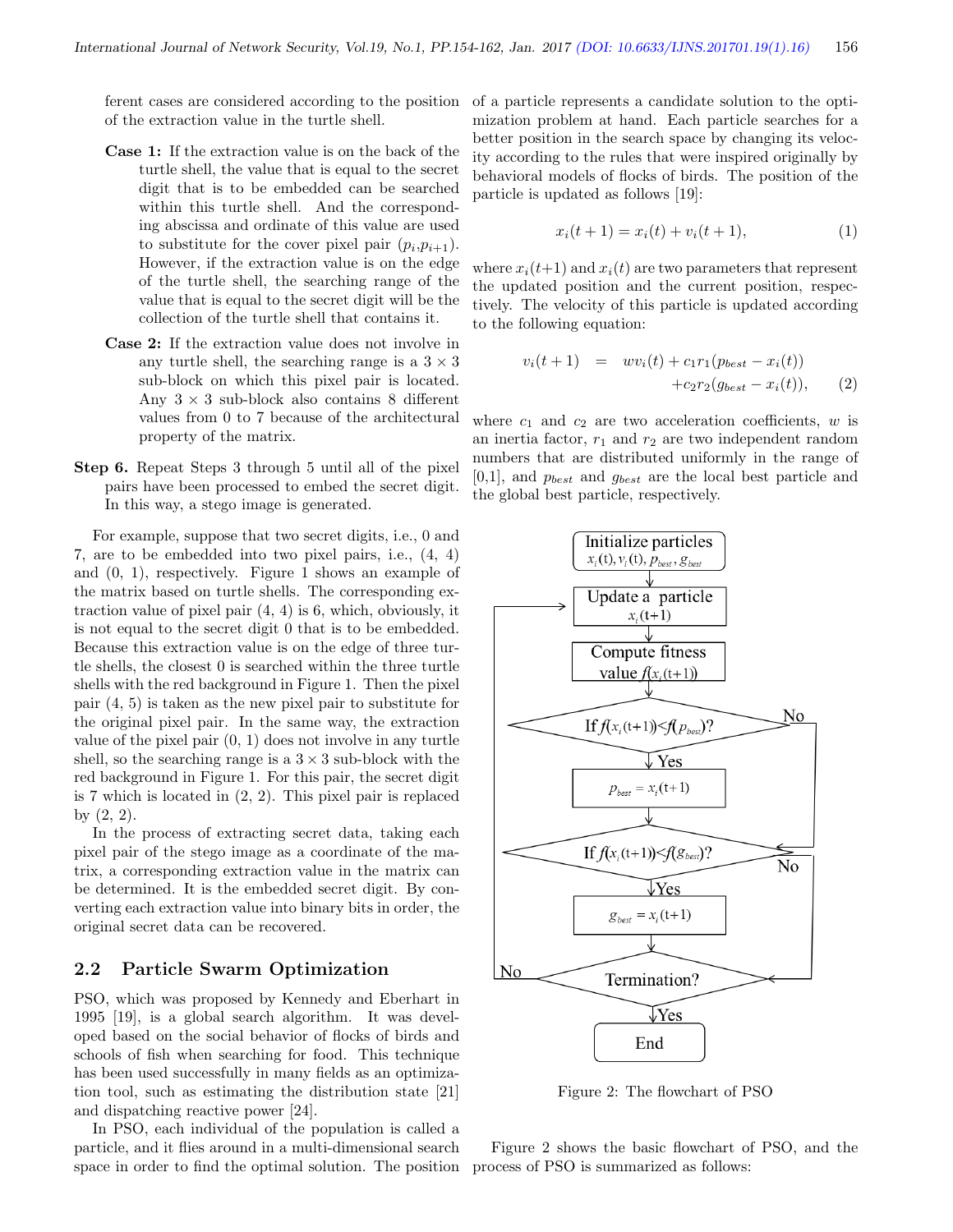- Step 1. Initialize a population of particles with random positions  $x_i(t)$  and velocities  $v_i(t)$  and compute the corresponding fitness values  $f(x_i(t))$ . Each initial particle is denoted as the local best particle  $p_{best}$ , and the particle that has the best fitness value is denoted as the global best particle  $g_{best}$ .
- **Step 2.** Update the position of a particle  $x_i(t + 1)$  according to its updated velocity  $v_i(t + 1)$ , which are determined by using Equations (1) and (2), respectively.
- Step 3. Compute the fitness value of the updated particle  $f(x_i(t+1))$ .
- **Step 4.** Compare this new fitness value  $f(x_i(t+1))$  with  $f(p_{best})$ . If  $f(x_i(t + 1)) < f(p_{best})$ ,  $p_{best}$  is replaced by  $x_i(t+1)$ . Otherwise,  $p_{best}$  remains unchanged.
- **Step 5.** Compare the current fitness value  $f(x_i(t + 1))$ with  $f(g_{best})$ . If  $f(x_i(t+1)) < f(g_{best})$ ,  $g_{best}$  is replaced by  $x_i(t + 1)$ . Otherwise,  $g_{best}$  remains unchanged.
- Step 6. If the terminal condition is met, then the best particle gbest and its fitness value are output. Otherwise, go back to Step 2.

# 3 Proposed Scheme

In the turtle-shell matrix, there are eight integers from 0 to 7 in a turtle shell or a  $3 \times 3$  sub-block due to the architectural property of the matrix. In order to minimize the distortion of the cover image, it is important to determine the best table to replace the original eight integers. An example of substitution tables is shown in Figure 3. There is a total of 40,320 ways to sort these eight integers in total. So, it would take a lot of time to search all of the tables to find the best one. Thus, in this paper, we used PSO to search for the best table of the matrix.



Figure 3: Substitution tables

### 3.1 Searching for The Best Replaceable Table Based on PSO

- Input: A matrix M based on turtle shells, a cover image CI, secret messages S;
- Output: A near optimal replaceable table T;
- Step 1. The initial phase.

First, a population of particles is initialized randomly. Each particle represents a table that has 8 different values that range from 0 to 7. Table 1 shows an example of an initial particle,  $P_i(t)=(x_{i1}(t),x_{i2}(t),\ldots,x_{i8}(t)),$  where  $x_{ij}(t)$  represents the initial position of this particle and each position has a different value. The initial particle denotes its local best particle as  $p_{best}$ , and the particle that has the best fitness value is denoted as the global best particle  $g_{best}$ . The velocity of each position of a particle,  $v_{ij}(t)$ , is chosen randomly from 0 through 7.

Step 2. Update one position of a particle.

In order to keep a particle that has 8 different values, each position should be saved before this position is updated. The parameter  $temp_{ij}$  is used to save the original values of these particles and it is shown in Equation (3).

$$
temp_{ij}
$$
 =  $temp_{ij}(t), i = 1, 2, \cdots, n;$   
 $j = 1, 2, \cdots, 8.$  (3)

The velocity of a particle is updated mainly according to three values, i.e., the local best particle, the global best particle and its particle value, which is shown in Equation (4).

$$
v_{ij}(t+1) = w v_{ij}(t) + c_1 r_1 (p_{best(ij)} - x_{ij}(t))
$$
  
+ 
$$
c_2 r_2 (g_{best(j)} - x_i(t)),
$$
 (4)

where *i* is the  $i^th$  particle, *j* is the  $j^th$  position of this particle,  $c_1$  and  $c_2$  are two acceleration coefficients, both of which are set to 1, and  $w$  is an inertia factor that is set to 0.4.

Then the particle's position is updated as  $x_{ij}(t+1)$ according to its corresponding velocity. When the position of this particle is updated, the corresponding value should be limited in the range of 0 through 7. A modular function is used to achieve this purpose, as shown in Equation (5).

$$
v_{ij}(t+1) = (x_{ij}(t)) + v_{ij}(t+1) \mod 8.
$$
 (5)

If the new value has already existed in this particle, the old value will be replaced by the saved value  $temp_{ij}$  that is shown in Equation (6). In other words, the two values of this particle in different positions are exchanged. In each circulation, only one position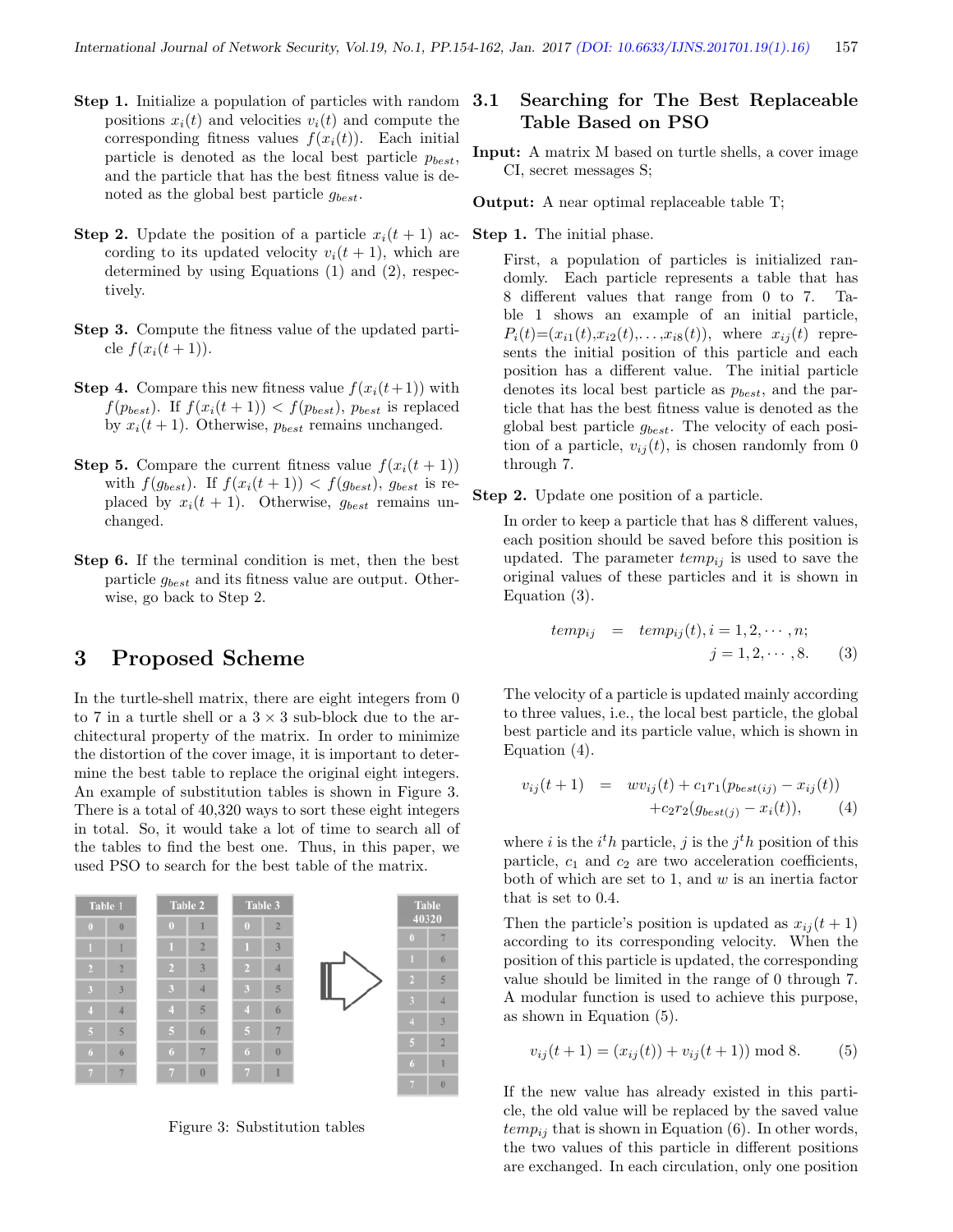Table 1: An example of an initial particle  $P_i(t)$ 

| position | $\alpha$ .<br>$u_{i1}$<br>$\boldsymbol{\iota}$ | $x_{i2}(t)$ | $x_{i3}(t)$ | $\alpha$ .<br>$u_{14}$ | $\alpha$ .<br>$u_{\nu}$<br>∙ | $r \cdot \alpha$<br>$u_{i6}(t)$ | $\gamma$<br>$u_{ii}$ | $r \cdot \alpha$<br>$u_{\iota 8}$ |
|----------|------------------------------------------------|-------------|-------------|------------------------|------------------------------|---------------------------------|----------------------|-----------------------------------|
| value    |                                                |             |             |                        |                              |                                 |                      |                                   |

of the particle is updated. In this way, this particle is updated as  $P_{ij}(t+1)=(x_{i1}(t),x_{i2}(t),...,x_{ij}(t+1))$  $1),\ldots, x_{i8}(t)$ .

$$
x_{ik}(t+1) = \begin{cases} temp_{ij} & \text{if } x_{ij}(t+1) = x_{ik}(t) \\ k = 1, 2, \dots, 8, k \neq j, \\ x_{ik}(t) & \text{otherwise} \end{cases}
$$
(6)

Step 3. Compute the corresponding fitness value.

After getting the new updated particle,  $P_i(t+1)$ , it is used to replace the eight integers in the matrix that is from 0 through 7. Then, a new matrix is generated, and it is used to embed secret data into cover images. In order to judge whether the new matrix is better than the original matrix, the fitness function is used to measure the distortion between the cover image and the stego-image as shown in Equation (7).

$$
f(P_i(t+1)) = \sum_{i=1}^{H} \sum_{j=1}^{W} (CI_{hw} - SI_{hw})^2, \tag{7}
$$

where  $CI_{hw}$  and  $SI_{hw}$  are the pixel values of the original image and the cover image, respectively, and  $H \times W$  is the size of the image.

For example, if we use the particle,  $P_i(t) = (2, 5, 7,$ 1, 6, 3, 4, 0), in Table 1 to replace the original eight integers,  $P_0(t) = (0, 1, 2, 3, 4, 5, 6, 7)$ , one by one at corresponding positions, a new matrix will be obtained, as shown in Figure 4. The main architectural property of the matrix is not changed, which means that any  $3 \times 3$  sub-block or a turtle shell still contains 8 different values from 0 through 7. Suppose that two secret digits, e.g., 0 and 7, must be embedded into two pixel pairs, i.e.,  $(4, 4)$  and  $(0, 1)$ , respectively. According to the theory mentioned in Subsection 2.1, the new pixel pairs will be (5, 4) and (0, 1) after embedding the secret digit based on the new matrix. The fitness value between the original two pixel pairs and the new pixel pairs is computed as  $f(P_i(t))=(4-4)^2+(5-4)^2+(4-4)^2+(0-0)^2+(1-1)^2$ based on the new matrix. If the original matrix is used to hide the two secret digits by using the same pixel pairs, as shown in Figure 1, the new pixel pairs will be  $(4, 5)$  and  $(2, 2)$ . The corresponding fitness value is computed as  $f(P_0(t))=(4-4)^2+(5-4)^2+$  $(4-4)^2 + (2-0)^2 + (2-1)^2$ . Since  $f(P_i(t))$ ;  $f(P_0(t))$ , the distortion associated with embedding the secret digits using the new matrix is less than that by using the original matrix.



Figure 4: An example of the new matrix based on turtle shells

If  $f(P_i(t + 1))$ ;  $f(p_{best})$ ,  $p_{best}$  will be updated by this new particle. Otherwise,  $p_{best}$  will remain unchanged. If  $f(P_i(t+1))$ ;  $f(g_{best})$ ,  $g_{best}$  will be updated by this new particle. Otherwise,  $g_{best}$  will remain unchanged.

Step 5. Termination.

If the terminal condition is encountered, then the best particle,  $g_{best}$ , is output. Otherwise, go back to Step 2. Here, the terminal condition is the maximum iteration time. After the near optimal table  $T$  is obtained, it is saved as a secret key for hiding and extracting the secret data.

#### 3.2 Data Hiding Procedure

In this procedure, first, a new matrix is generated by replacing the original eight integers ranging from 0 through 7 in ascending order with the integers in the near optimal table. And then, each three bits of the secret messages are converted into a decimal digit ranging from 0 to 7. Selecting a pair of pixels from a cover image CI as a pair of coordinates of the new matrix, the secret digit is embedded in the same way that is used in the turtle shell scheme. After all of the pixel pairs are used for embedding secret digits, a stego-image SI is generated, and it is delivered, along with the near optimal table  $T$ , to a participant.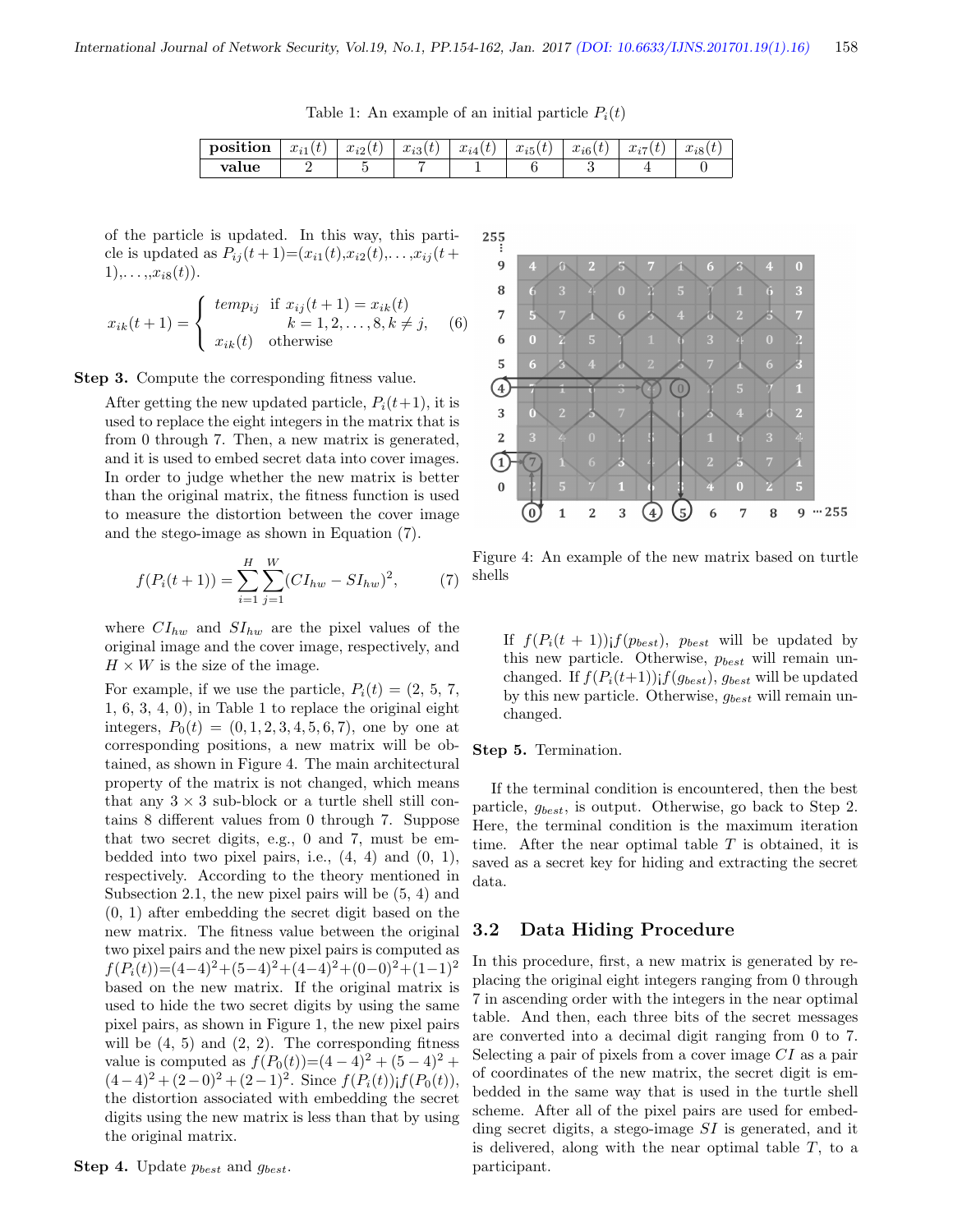#### 3.3 Data Extracting Procedure

In this procedure, first, the original matrix is generated using the original rule described in related work. By using the saved near optimal table  $T$ , a new matrix can be generated by replacing the original eight integers ranging from 0 to 7 in an ascending order with the integers in the best table. Then select a pair of pixels from the stego-image SI as a coordinates of the new matrix for extracting the secret digits. After all of the stego pixel pairs have been mapped into the new matrix, the original binary secret messages  $S$  can be restored from the extracted digits.

#### 4 Experiments and Discussion

This section describes the experiments that were conducted on a group of  $512\times512$  gray-level images that are shown in Figure 5. The simulation environment of our experiments was a PC with a 2.1 GHz CPU and 4 GB RAM. All schemes were implemented by using MATLAB 2013a. The population of particles was set to 8, and the maximum iteration times were set to 20 in our algorithm.



Figure 5: Six  $515\times512$  gray images

The  $PSNR$  was used to evaluate the visual quality of the image after embedding the secret data, which is shown in Equation (8).  $O_{hw}$  and  $C_{hw}$  denote the pixel values of the original image and the cover image, respectively, and

 $H \times W$  denotes the size of the image.

$$
PSNR = 10log_{10}(\frac{255^2}{MSE}),
$$
\n(8)

where

$$
MSE = \frac{1}{H \times W} \sum_{h=1}^{H} \sum_{w=1}^{W} (O_{hw} - C_{hw})^2.
$$
 (9)

In order to prove the efficiency of our algorithm, we used the exhaustive search and a genetic algorithm (GA) to search the best table. The exhaustive search was intended to identify the best table among the 40,320 tables. For the GA, a chromosome is presented as a table that contains 8 integers ranging from 0 to 7 and each integer represents a gene of this chromosome. A chromosome was selected according to its probability, which depended on the corresponding  $PSNR$  value. The population size was set to 8. The crossover operator was implemented by exchanging four genes of two chromosomes. The probability of crossover was controlled by a parameter that was set to 0.8. The mutation operation was to exchange two genes of one chromosome and the probability of mutation was set to 0.001.

We used the scheme based on the turtle-shell matrix to hide the secret digits. There are 393,216 bits embedded into the cover image and the embedding capacity (EC) is 18.75% of the size of the cover image. Table 2 provides a comparison of various schemes. Three different methods were used to search the best table to obtain the minimum distortion of the turtle-shell matrix, i.e., the exhaustive search, GA, and PSO. From Table 2, it is apparent that exhaustive search had the best  $PSNR$  values among the three schemes. Both GA and our scheme achieved near optimal results, and the average improvements of  $PSNR$ values for the two schemes were 0.02 and 0.03dB, respectively, compared with the original scheme based on the turtle-shell matrix.

The main purpose of our scheme is to find a best table to obtain the minimum distortion of the turtle-shell matrix. Recently, Liu et al. [18] enhanced the embedding capacity by using the location table to develop the turtle shell-based scheme. However, the turtle-shell matrix used in Liu et al.'s scheme is also not optimal, meaning that our scheme can be used in [18] to obtain the minimum distortion of the turtle-shell matrix. The experimental results are shown in Table 3. There are 524,288 bits embedded into the cover image and the embedding capacity (EC) is up to 25% of the size of the cover image. From Table 3, it is obvious that our scheme achieves higher  $PSNR$  values.

Table 4 shows the encoding time requited of different schemes. Although [7] and [18] cost less time than other schemes, the turtle-shell matrix in their schemes is not optimal. The exhaustive search took the most time to find the best table among these methods, because all of the tables were tested. The GA took less time than the exhaustive search, but the  $PSNR$  values were lower than those for the exhaustive search and PSO, as shown in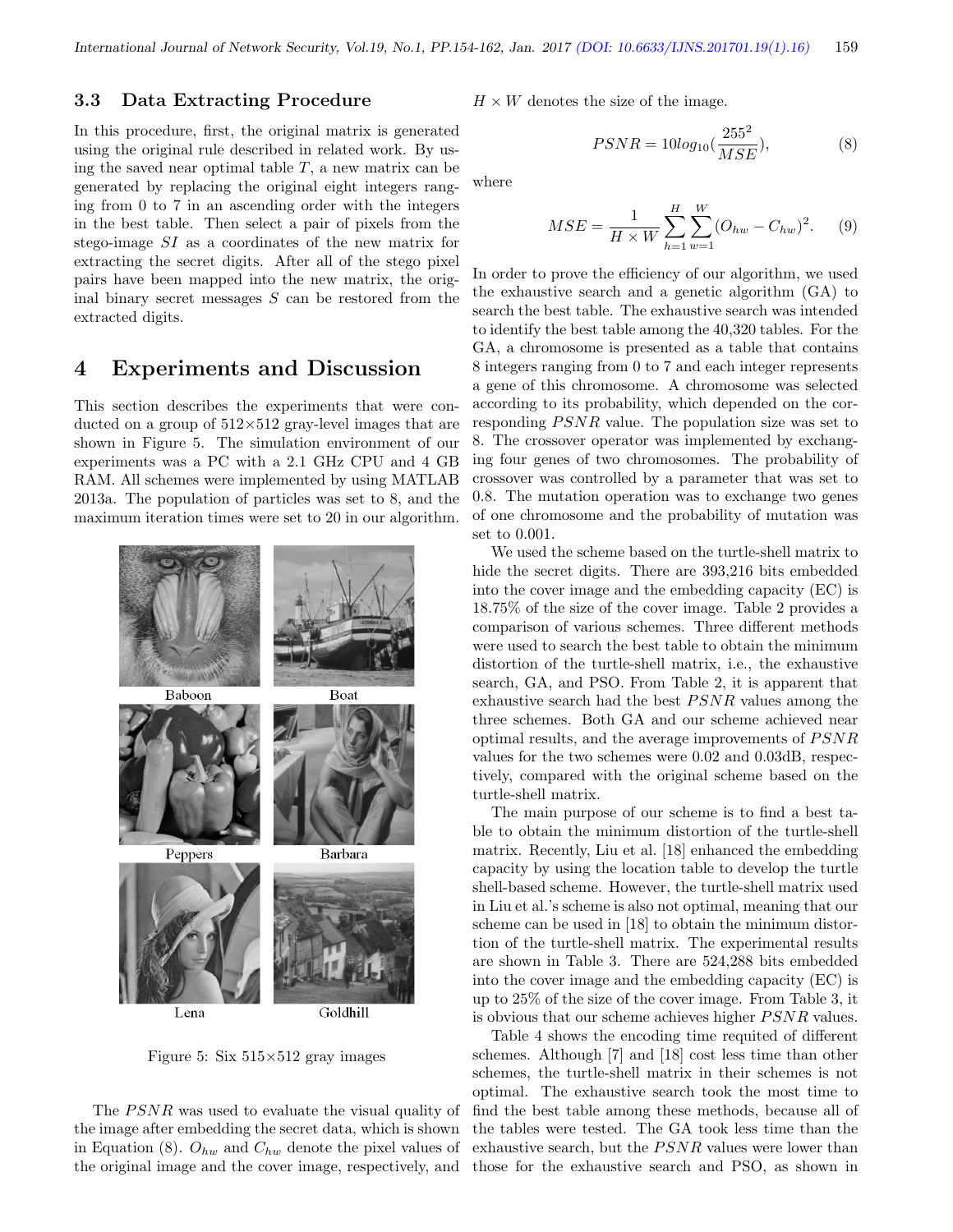| <b>Images</b> | Ref.[18] |             | Exhaustive search |             | GA        |             | <b>PSO</b> |             |
|---------------|----------|-------------|-------------------|-------------|-----------|-------------|------------|-------------|
|               | EС       | <b>PSNR</b> | EС                | <b>PSNR</b> | ЕC        | <b>PSNR</b> | EС         | <b>PSNR</b> |
| Baboon        | 18.75%   | 49.45       | 18.75%            | 49.49       | 18.75%    | 49.48       | 18.75%     | 49.49       |
| Boat          | 18.75%   | 49.46       | 18.75%            | 49.48       | $18.75\%$ | 49.48       | 18.75%     | 49.48       |
| Peppers       | 18.75%   | 49.44       | 18.75%            | 49.49       | 18.75%    | 49.48       | 18.75%     | 49.49       |
| Barb          | 18.75%   | 49.45       | 18.75%            | 49.49       | 18.75%    | 49.48       | 18.75%     | 49.49       |
| Lena          | 18.75%   | 49.48       | 18.75%            | 49.51       | 18.75%    | 49.49       | $18.75\%$  | 49.50       |
| Goldhill      | 18.75%   | 49.46       | 18.75%            | 49.49       | 18.75%    | 49.47       | 18.75%     | 49.48       |
| Average       | 18.75%   | 49.46       | $18.75\%$         | 49.49       | 18.75%    | 49.48       | 18.75%     | 49.49       |

Table 2: Comparison of various schemes

Table 3: Comparisons of the proposed scheme and [18]

| Images   |                   | Ref.[19]    | <b>PSO</b> |             |  |
|----------|-------------------|-------------|------------|-------------|--|
|          | FC                | <b>PSNR</b> | EC         | <b>PSNR</b> |  |
| Baboon   | $\overline{25\%}$ | 45.55       | 25\%       | 45.57       |  |
| Boat     | $\overline{25\%}$ | 45.55       | 25%        | 45.58       |  |
| Peppers  | 25\%              | 45.54       | 25\%       | 45.56       |  |
| Barb     | 25\%              | 45.56       | 25\%       | 45.58       |  |
| Lena     | 25\%              | 45.55       | 25%        | 45.57       |  |
| Goldhill | 25%               | 45.49       | 25%        | 45.52       |  |
| Average  | 25\%              | 45.54       | 25%        | 45.56       |  |

Table 2. Compared with other methods, our PSO algorithm achieved near optimal results and more efficiently identified the near optimal table.

In addition, the near optimal table can be used as a secret key for the extraction of secret data. There were 40,320 tables to generate a matrix for the extraction of data extraction. If a receiver were to use a fake table to generate the matrix of turtle shells, the false secret data would be extracted by using the pixel pairs of the stegoimage. Therefore, the security of the scheme based on the turtle-shell matrix was enhanced by using our method.

## 5 Conclusions

In this paper, we proposed a novel scheme to optimize data hiding based on turtle shells. First, we generated an original matrix based on the turtle shell scheme. Then PSO was used to search the near optimal table of the matrix. The integers in the matrix of the turtle shells are replaced by the near optimal table in order to minimize the distortion of the image. Two pixels of the cover image were used to embed secret digits according to this near optimal matrix. Our scheme has the same embedding capacity as the original data hiding scheme based on turtle shells, but it provides higher PSNR values. Also, the near optimal table can be used as a secret key for extracting data, which enhances the security of the scheme based on the turtle-shell matrix. The experimental results showed that the proposed scheme had better visual quality than

the original scheme based on the turtle-shell matrix and was efficient in finding the near optimal table.

# Acknowledgments

This work has been supported in part by National Natural Science Foundation of China (No. 61272262 and No. 61210006), The Program of "One hundred Talented People" of Shanxi Province, Research Project Supported by Shanxi Scholarship Council of China (2014-056), Program for New Century Excellent Talent in Universities (NCET-12-1037), International Cooperative Program of Shanxi Province (No. 2015081015), and Scientific and Technological project of Shanxi Province (2015031003- 2). Innovative Projects for Graduate Students of TYUST (No.20145018).

## References

- [1] A. A. Abdelwahab and L. A. Hassan, "A discrete wavelet transform based technique for image data hiding," in Proceedings of 25th National Radio Science Conference, pp. 1–9, Egypt, 2008.
- [2] W. Bender, D. Gruhl, N. Morimoto, and A. Lu, "Techniques for data hiding," IBM Systems Journal, vol. 35, no. 3&4, pp. 313–336, 1996.
- [3] N. Bourbakis and C. Alexopoulos, "Picture data encryption using scan patterns," Pattern Recognition, vol. 25, no. 6, pp. 567–581, 1992.
- [4] C. C. Chang, Y. C. Chou, and T. D. Kieu, "An Information Hiding Scheme Using Sudoku," in Proceedings of the Third International Conference on Innovative Computing, Information and Control, pp. 17– 22, 2008.
- [5] C. C Chang, T. D. Kieu, and W. C. Wu, "A lossless data embedding technique by joint neighboring coding," Patter Recognition, vol. 42, no. 7, pp. 1597– 1603, 2009.
- [6] C. C. Chang, C. C. Lin, C. S. Tseng, and W. L. Tai, "Reversible hiding in DCT-based compressed images," Information Sciences, vol. 177, no. 13, pp. 2768–2786, 2007.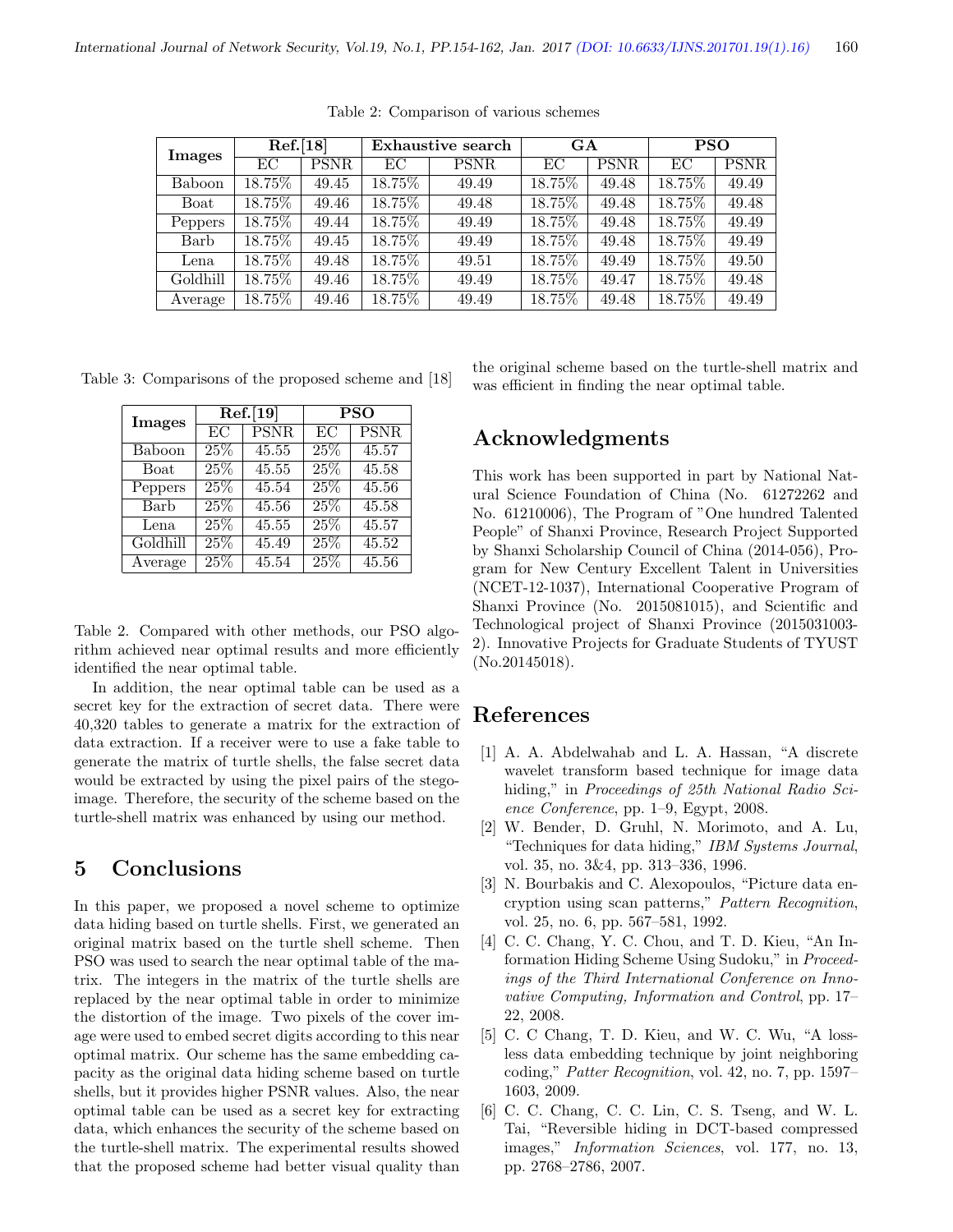| Images   | Ref.[18] | Ref.[19] | Exhaustive search | <b>GA</b> | <b>PSO</b> |
|----------|----------|----------|-------------------|-----------|------------|
| Baboon   | 12.35    | 25.47    | 54149.21          | 1284.19   | 175.21     |
| Boat     | 13.14    | 24.52    | 59712.17          | 1230.43   | 171.74     |
| Peppers  | 11.86    | 23.76    | 54038.28          | 1238.56   | 173.36     |
| Barb     | 11.57    | 24.15    | 52824.63          | 1142.42   | 173.15     |
| Lena     | 12.63    | 25.24    | 54856.31          | 1190.71   | 172.97     |
| Goldhill | 13.72    | 24.68    | 59942.15          | 1302.48   | 173.63     |
| Average  | 12.55    | 24.64    | 55920.46          | 1231.47   | 173.34     |

Table 4: Encoding time requited of different schemes (s)

- [7] C. C. Chang, Y. Liu and T. S. Nguyen, "A novel turtle shell based scheme for data hiding," in Proceedings of 2014 Tenth International Conference on Intelligent Information Hiding and Multimedia Signal Processing (IIH-MSP), pp. 89–93, 2014
- [8] C. C. Chang and W. C. Wu, "Hiding secret data adaptively in vector quantisation index tables," IEE Proceedings-Vision, Image and Signal Processing, vol. 153, no. 5, pp. 589–597, 2006.
- [9] W. C. Du, and W. J. Hsu, "Adaptive data hiding based on VQ compressed images," IEE Proceedings-Vision, Image and Signal Processing, vol. 150, no. 4, pp. 233–238, 2003.
- [10] W. Hong, T. S. Chen, and C. W. Shiu, "A Minimal Euclidean Distance Searching Technique for Sudoku Steganography," in Proceedings of International Symposium on Information Science and Engineering, vol. 1, pp. 515–518, 2008.
- [11] J. Horn, N. Nafpliotis, and D. E. Goldberg, "A niched Pareto genetic algorithm for multiobjective optimization," in Proceedings of the First IEEE Conference on Evolutionary Computation, IEEE World Congress on Computational Intelligence, vol. 1, pp. 82–87, 1994.
- [12] Y. C. Hu, "High capacity image hiding scheme based on vector quantization," Pattern Recognition, vol. 39, no. 9, pp. 1715–1724, 2006.
- [13] J. K. Jan, and Y. M. Tseng, "On the security of image encryption method," Information Processing Letters, vol. 60, no. 5, pp. 261–265, 1996.
- [14] J. Kennedy, and R. C. Eberhart, "Particle swarm optimization," in Proceedings of ?the 1995 IEEE international conference on neural network, pp. 1942– 1948, 1995.
- [15] H. J. Kim, C. Kim, Y. Choi, S. Wang, and X. Zhang, "Improved Modification Direction Schemes," Computers & Mathematics with Applications, vol. 60, pp. 319–325, 2010.
- [16] C. C Lin, and P. F. Shiu, "High capacity data hiding scheme for DCT-based images," Journal of Information Hiding and Multimedia Signal Processing, vol. 1, no. 3, pp. 220–240, 2010.
- [17] H. Liu, J. Liu, J. Huang, D. Huang, and Y. Q. Shi, "A robust DWT-based blind data hiding algorithm," in Proceedings of IEEE International Symposium on

Circuits and Systems, vol. 2, pp. 672–675, Arizona, USA, 2002.

- [18] Y. Liu, C. C. Chang, and T. S. Nguyen, "High capacity turtle shell-based data hiding," IET Image Processing, vol. 10, no. 2, pp. 130–137, 2016.
- [19] B. Liu, L. Wang, and Y. H. Jin, "An effective PSO-Based Memetic Algorithm for Flow Shop Scheduling," IEEE Transactions on Systems, Man and Cybernetics, Part B: Cybernetics, vol. 37, no. 1, pp. 18– 27, 2007.
- [20] J. Mielikainen, "LSB matching revisited," IEEE Signal Processing Letters, vol. 13, no. 5, pp. 285–287, 2006.
- [21] S. Naka, T. Genji, and T. Yura, "A hybrid particle swarm optimization for distribution state estimation," IEEE Transactions on Power Systems, vol. 18, no 1, pp. 60–68, 2003.
- [22] R. Z. Wang, C. F. Lin, and J. C. Lin, "Image hiding by optimal LSB substitution and genetic algorithm," Pattern Recognition, vol. 34, no. 3, pp. 671– 683, 2001.
- [23] X. Zhang, and S. Wang, "Efficient Steganographic Embedding by Exploiting Modification Direction," IEEE Communications Letters, vol. 10, no. 11, pp. 781–783, 2006.
- [24] B. Zhao, C. X. Guo, and Y. J. Cao, "A multiagentbased particle swarm optimization approach for optimal reactive power dispatch," IEEE Transactions on Power Systems, vol. 20, no. 2, pp. 1070–1078, 2005.

Qiang Jin was born in Shanxi Province, China, in 1989. He is currently pursuing the M.E. degree in Taiyuan University of Science and Technology. His current research interests include data hiding, and image compression.

Zhihong Li is currently an associate professor in Taiyuan University of Science and Technology, China. He received the B.Eng. in electronic information engineering from Taiyuan University of Science and Technology in 1994. His research interests include compressed sensing, and secret image sharing. He was participated in the projects on distributed video coding and now is leading one research project on image secret from Shanxi Natural Science Foundation.

Chin-Chen Chang received the B.S. degree in applied